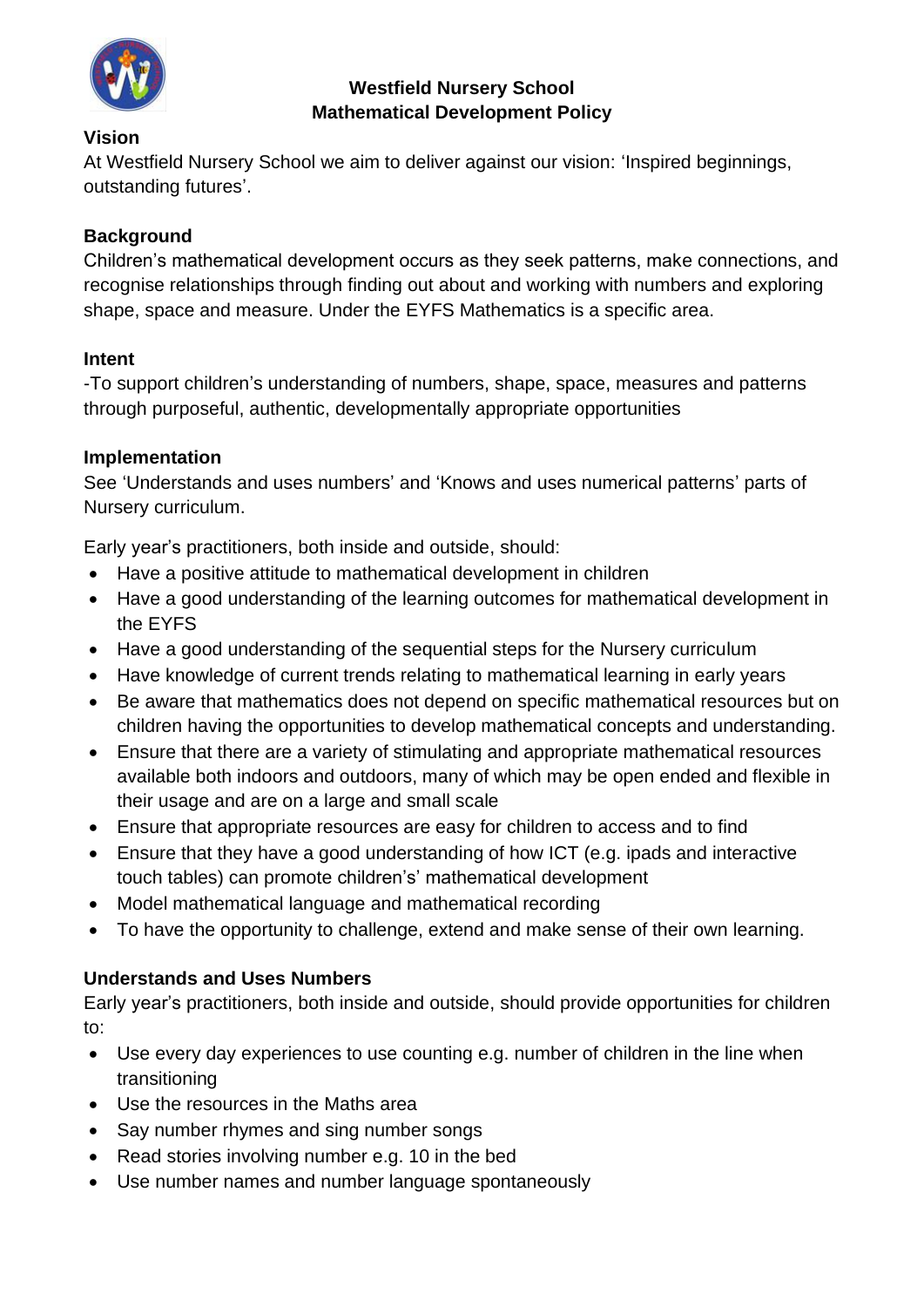- Subitise (up to three) (know how many without counting)
- Make comparisons, count, 1:1 correspondence, match, sort and to be able to select objects from a group when asked, e.g. I need one more etc.
- Use language of quantities such as more, less
- Understand that a group of objects changes in quantity when something is added or taken away
- Record and make marks to represent numbers using fingers, marks on paper and other mediums such as sand, shaving foam and paint
- Begin to use the vocabulary involved in adding and subtracting
- Begin to identify their own mathematical problems based on interests and fascinations
- Have the opportunity to count and record numbers during message board
- Use of mathematical vocabulary relating to number
- Use props such as number puppets
- Use mathematical games that include dice

# **Knows and Uses Numerical Patterns**

Early year's practitioners, both inside and outside, should provide opportunities for children to:

- Use the resources in the Maths area
- Say rhymes and sing songs
- Read stories involving patterns, shapes or measures
- Explore shape and space in the environment, and to show an interest in playing with shapes and making arrangements with different objects
- Become interested and notice different shapes in their own environment. To use the language of shape, such as side or corner. To begin to use the mathematical names for solid 3D shapes and flat 2D shapes
- Explore and notice different patterns in pictures or the environment
- Use the language of size, and categorise objects according to properties such as size, shape and type
- Use the language of time, including immediate, past and future, e.g. before, later, or soon
- Anticipate and understand specific time-based events, such as nursery routine, e.g. message board, tidy up time, snack time, home time
- Use positional language, such as in front of, on, under, behind, next to
- Order items by length, height, weight and capacity and use the appropriate vocabulary
- Become familiar with the use of everyday language related to money

## **Roles and Responsibilities**

Overall curriculum lead is Mrs Andrews, lead teacher. Class leaders take responsibility for planning maths.

## **Resources**

A mathematical resources cupboard is situated in Butterfly Class story room and has a wide variety of resources to aid mathematical development. All staff should have a good knowledge of the resources on offer. Staff also develop resources. Resources must also be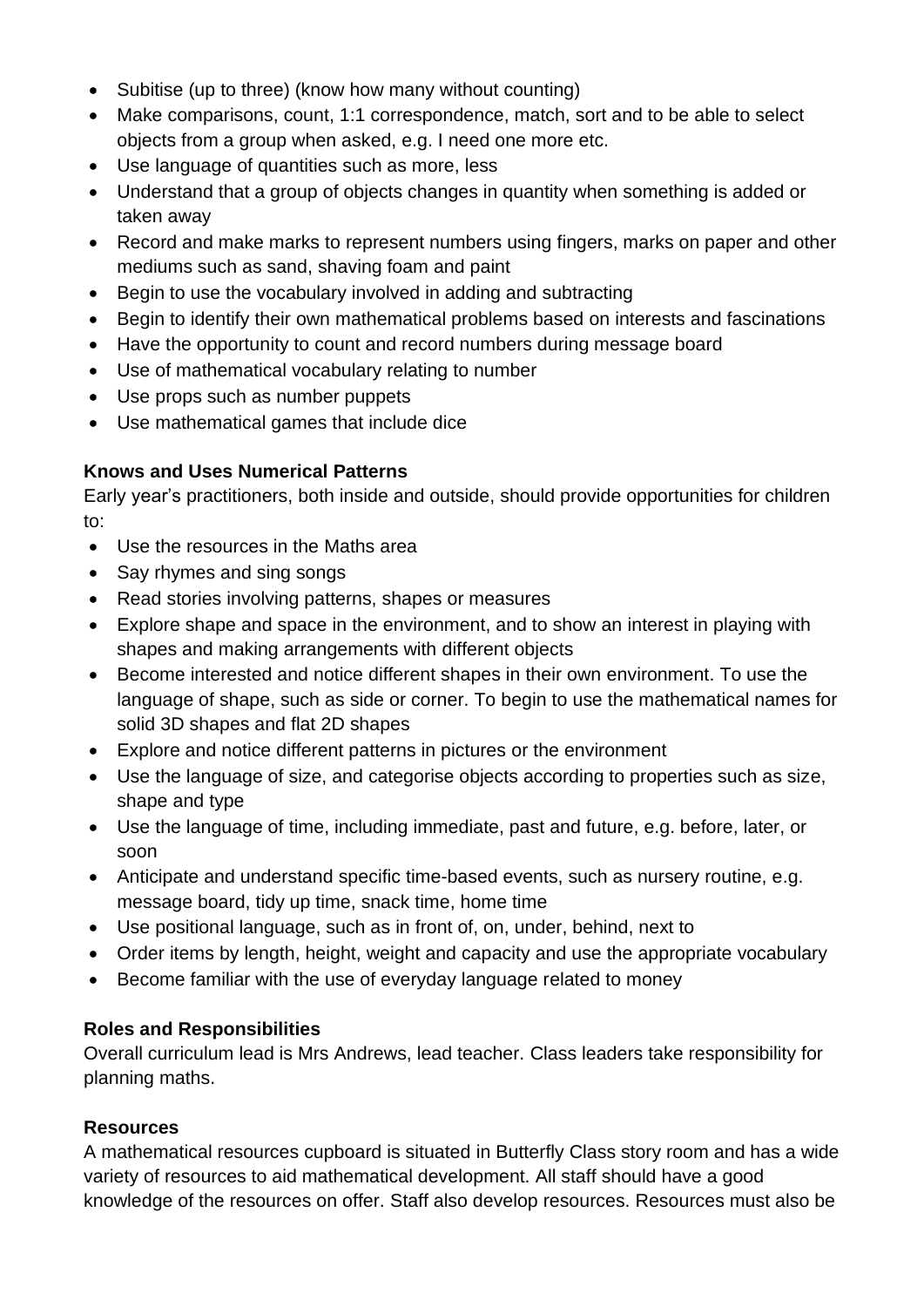available in each room and outside area that children can independently access to further their development in the aspects of mathematical development. Resources are rotated regularly to ensure children remain engaged. Children/staff should be encouraged to share in the responsibility of the equipment and have clear expectations with regard to storage, use and care. It is everyone's responsibility to ensure that all resources are kept in good working order, returned complete and are appropriate for the children's stage of development.

#### **Safety**

Staff will ensure all resources that are put out are safe and useable for children, staff will also ensure that the outside and inside area is checked during the morning health and safety check.

#### **Interventions**

We deliver a games group intervention for children who need additional support.

## **English as an Additional Language**

We welcome children and families for whom English is an Additional Language (EAL) and see multilingualism as an asset and support the parallel use of home languages and English. Children with English as an additional language can access maths in their home language or English.

#### **Equal Opportunities**

Practitioners have high expectations of what the children can achieve regardless of gender, ability, race or culture/social backgrounds.

#### **Working with Parents/ Carers**

We actively encourage our children and their families to understand Maths by sharing our curriculum and sharing home learning challenges involving Maths.

#### **Assessment, Monitoring and Moderation**

Two-year checks are completed for those children starting in our two-year-old class.

Two weeks after settling in week a baseline is completed. Assessments are then completed at the end of each term so the school can monitor progress and target next steps.

The school has a program to monitor and evaluate the work of the school through regular scrutiny of policy, planning, assessment, observations and feedback from staff, parents and carers.

The judgements staff make are moderated with outside agencies to support validation of these assessments.

**Impact** (Based on exit data and questionnaires from June 2021) Children make much better than expected progress in maths from initial baselines. Children in receipt of Early Years Pupil Premium make expected progress. EAL children make better than expected progress. Children report they like learning numbers, counting and number games

## **Conclusion**